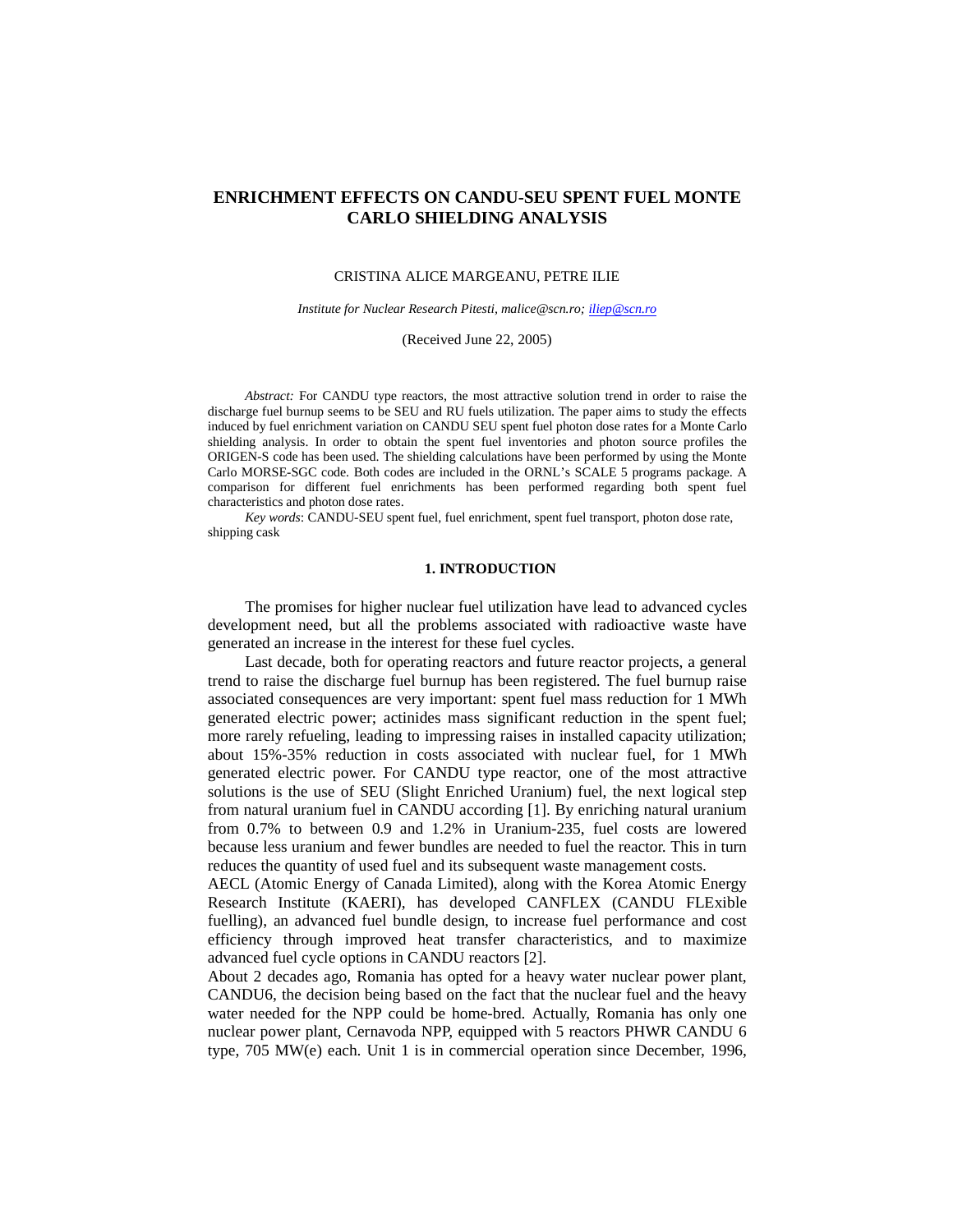Unit 2 is under construction, the rest of 3 units being under preservation stage. In the first 3 years of commercial operation, Cernavoda NPP Unit1 has given  $\sim10\%$ from the total electricity produced in Romania, this percent assuming to increase at around 17-20% after 2005 (with both Unit1 and Unit2 in operation).

The Romanian specialists have been analyzed many advanced fuel cycles, the estimations giving the best chance for SEU and RU fuel cycles application [3]. In the Institute for Nuclear Research Pitesti there is an active preoccupation, with promising evaluations, for the development of a fuel bundle CANDU-SEU [4] corresponding to the Canadian CANFLEX fuel project.

The nuclear energy world wide development is accompanied by huge quantities of spent nuclear fuel accumulation. Taking into account for the possible impact on the human and environment, in all activities associated to nuclear fuel cycle the spent fuel or radioactive waste characteristics must be well known.

According to IAEA data, more than 10 millions packages containing radioactive materials are annually world wide transported. Therefore, all the problems arisen from the maximum safe radioactive materials transport must be carefully settled. The regulations for safety radioactive materials transport must ensure the population, the authorized personnel and the environment protection against radiation exposures in a possible radioactive materials dispersion event. The protection/ safety must be oriented for maintaining individual doses, number of exposed humans and irradiation probability to the lowest values.

# **2. SHIELDING PROBLEM GENERAL DESCRIPTION**

*The source of radiation*: A single spent fuel bundle, CANDU-SEU type with 43 Zircaloy rods, filled with SEU fuel pellets, has been used as source of radiation. Fuel characteristics and isotopic composition were those for CANDU-SEU fuel bundle developed in INR Pitesti [4]. The following enrichments (wt% in U235) have been used: 0.9 (case1), 0.96 (case2), 1.0 (case3), 1.2 (case4) and 1.5 (case5), respectively. After the discharge from the reactor core, the spent fuel is cooled down up to 10 years, in the NPP pools.

*The shipping cask*: All the geometrical and material data related to the shipping cask were considered according to the shipping cask type B model. The shipping cask prototype has been realized and tested in INR Pitesti [5].

*The shielding problem theoretical model set-up*: The fuel bundle was represented by 3 right, circular cylinders  $(1<sup>st</sup>$  for the central element and 7 fuel rods inner ring, the  $2<sup>nd</sup>$  for the 14 fuel rods intermediate ring and the  $3<sup>rd</sup>$  for the 21 fuel rods outer ring), containing a fuel, clad and structure materials homogenous mixture ("fuel"), with respect for the volume conservation [5].

The geometrical model for the shipping cask consists in right circular cylinders of shielding materials with a central cavity to accommodate the source region.

*The shielding calculations*: The photon dose rates calculations have been performed by means of Monte Carlo code MORSE-SGC. The shielding calculations were preceded by photon source calculations using ORIGEN-S code. In the shielding calculations, the (27n-18g) coupled nuclear data library and the ANSI standard flux-to-dose conversion factors were used. As regarding the Monte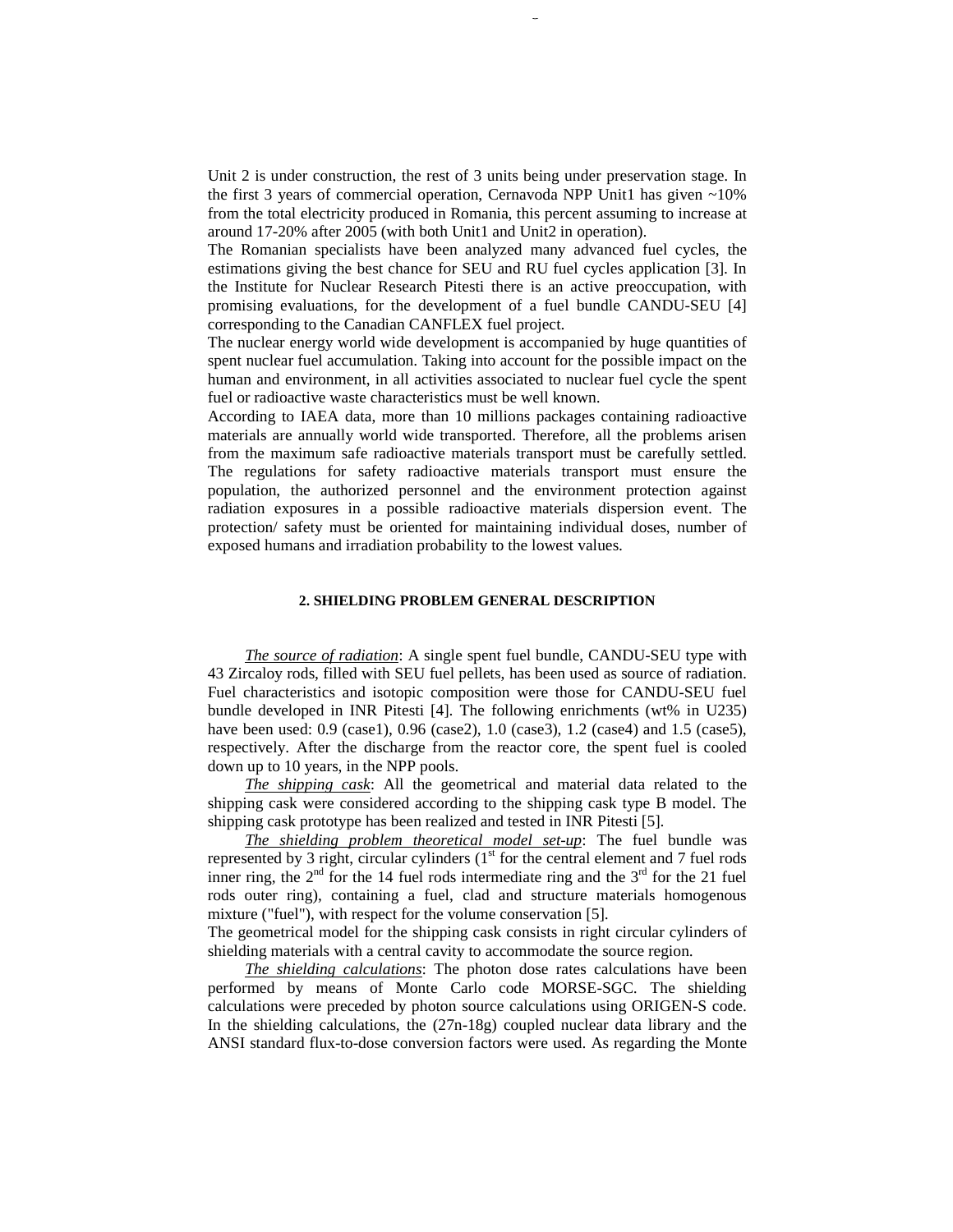Carlo simulation, 1000 bunches of 2000 particles each, have been generated.

373 Enrichment effects on CANDU-SEU spent fuel

#### **3. SPENT FUEL ANALYSIS**

Fuel characteristics and isotopic composition were considered according to [4]. Data regarding the structural materials and nuclides isotopic composition from [6] have been used. For the shielding analysis have been used: a) 7 cooling times: 182 days, 1 year, 2 years, 3 years, 4 years, 5 years, 10 years; b) 4 measuring points: to the cask wall and in the air, at 0.5m, 1m and 2m distance from the shipping cask.

The spent fuel is characterized by the values of concentration, radioactivity, thermal and  $\gamma$  power. In Fig. 1, 2 and 3 the evolution of the spent fuel total values for radioactivity, thermal and γ power in actinides and fission products, during the cooling period, is shown. The studied cases are individualized.



Fig. 1 - Total radioactivity evolution during the cooling period in: (a) actinides; (b) fission pr5oducts





Fig. 2 - Total thermal power evolution during the cooling period in: (a) actinides; (b) fission products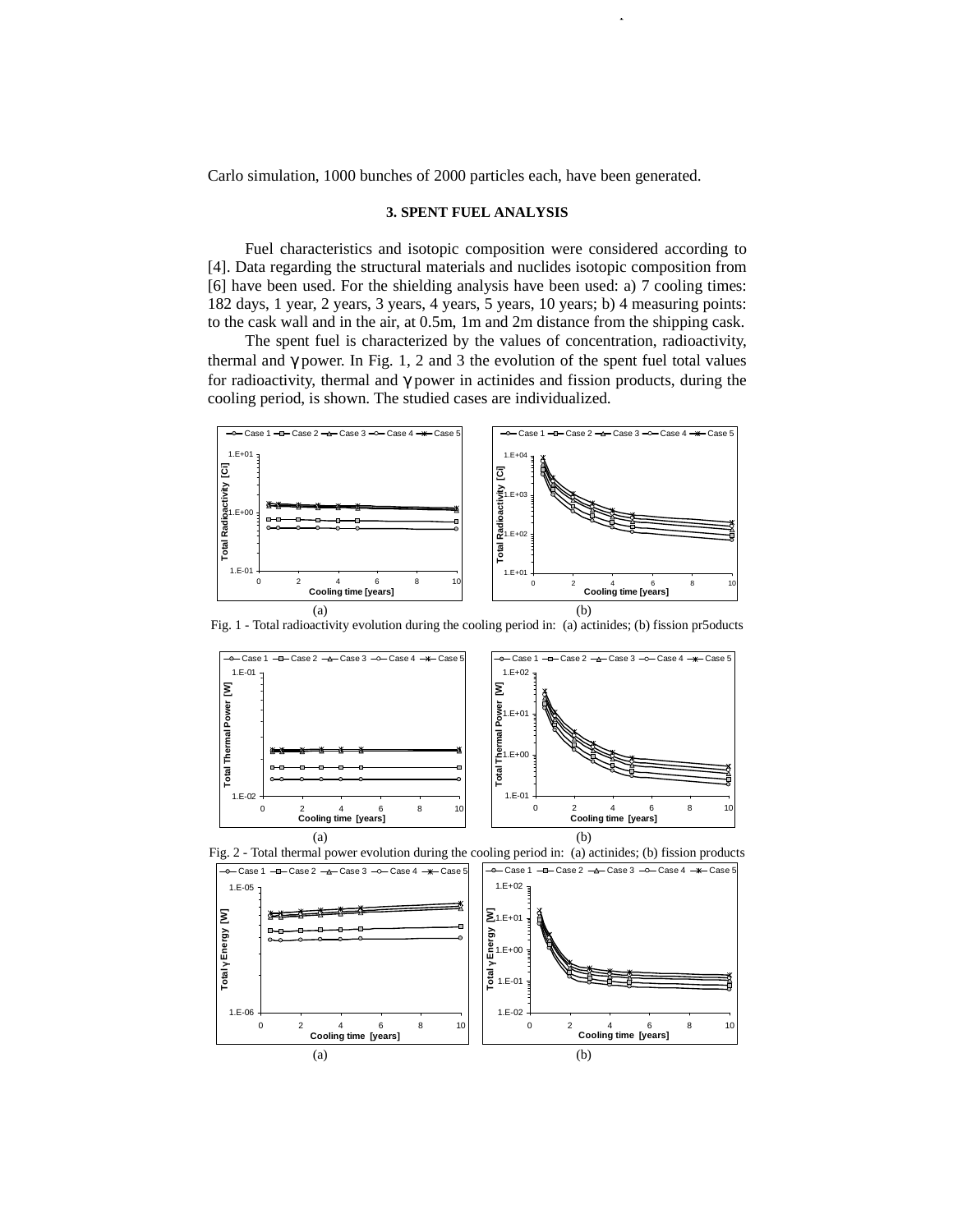### Fig. [3]

Total γ energy evolution during the cooling period in: (a) actinides; (b) fission products

The photon dose rates to the cask wall and in air, at different distances from the shipping cask have been estimated. Their evolution during the cooling period is shown in the figure 4, for different measuring points and fuel enrichments.



#### **4. CONCLUSIONS**

Rise of SEU fuel enrichment from 0.9 to 1.5 wt% U235 leads to higher fuel burnup associated both with spent fuel and actinides mass reduction for 1 MWh generated electric power.

CANDU SEU fuel cycle produces a more radioactive spent fuel than the natural UO2 one [5], [7], [8]. The higher relative differences occur between 0.96 and 1.0 wt% in U235 fuel enrichment (26% in thermal and  $\gamma$  power, 40% in radioactivity).

For all cases, the estimated photon dose rates values for spent fuel transport are small, allowing a shipping cask safe manipulation. The dose rates to the cask wall decrease from  $10^{-5}$  Sv/h (first year from discharge) to  $10^{-6}$  Sv/h (after 2 years of cooling) and reach  $10^{-7}$  Sv/h (after 10 years of cooling). At different distances from the shipping cask, the corresponding values were one or two degrees smaller.